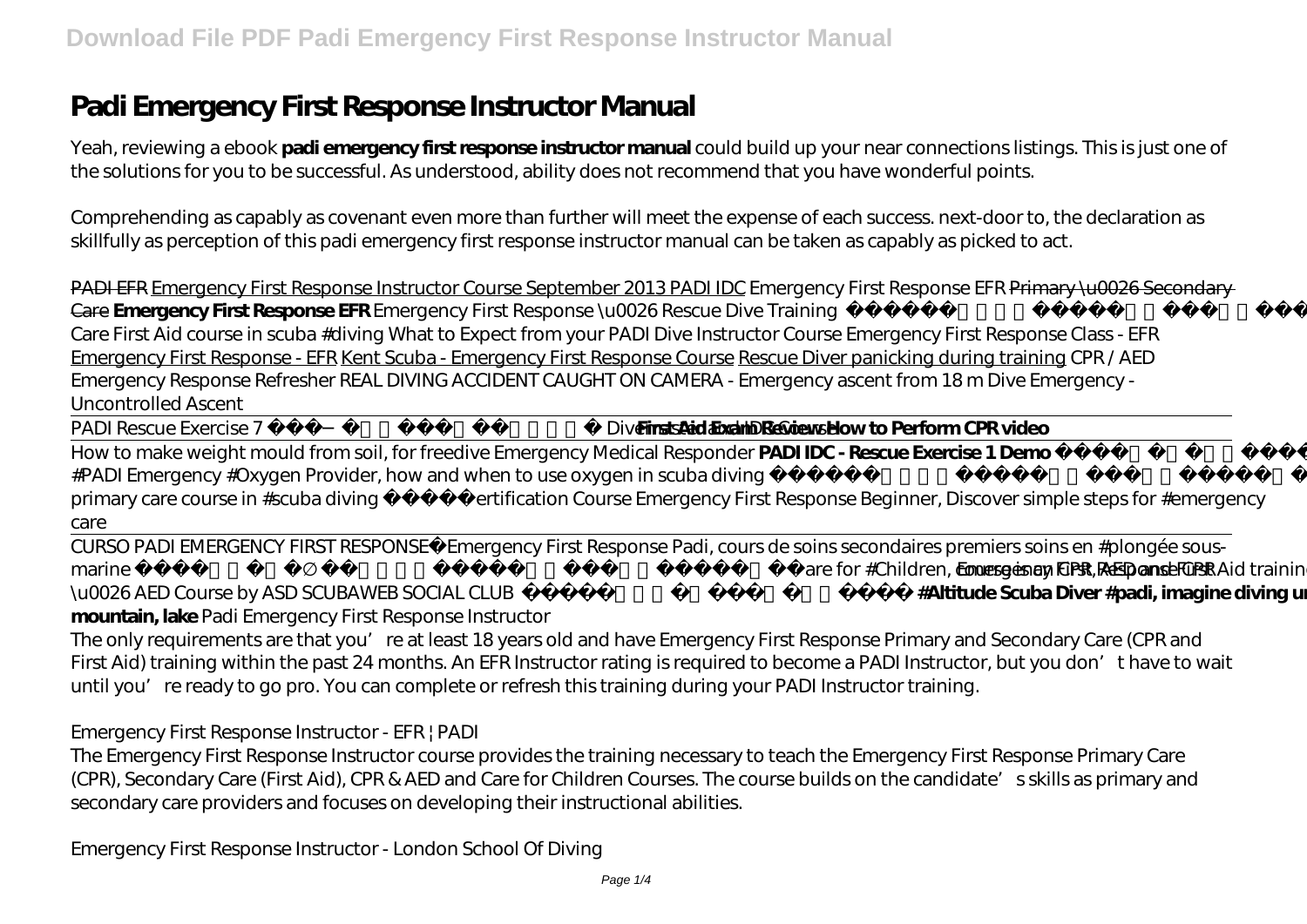### **Download File PDF Padi Emergency First Response Instructor Manual**

If you are a PADI Member log on through the PADI Pros' Site and select EFR in the Training Essentials tab. Instructor Crossover. If you are a PADI member click here to log on through the PADI Pros' Site. If you are an Emergency First Response professional, please enter your Member Number, User Name and Password. Member Number:

Instructor Site - Emergency First Response

Emergency First Response Instructor Manual - Digital version ... PADI Asia Pacific | 3/4 Skyline Place, Frenchs Forest, NSW, 2086, Australia. Powered By BirdDog eCommerce ...

Emergency First Response Instructor Manual - Digital version

Emergency First Response Instructor Trainer Course Dates 2019 Are you looking to grow your EFR business? We are pleased to announce the EFR Instructor Trainer course schedule for 2019. The EFR Instructor Trainer course prepares candidates to teach the EFR Instructor courses, both Primary and Secondary Care and Care for Children.

Emergency First Response Instructor Trainer ... - PADI Pros

HLW und Erste Hilfe sind zentrale Fertigkeiten, um bei einem Notfall Hilfe leisten zu können, und sie sind für jeden wichtig, nicht nur für Taucher. Als ein Emergency First Response Instructor unterrichtest du Fertigkeiten in HLW und Erster Hilfe, die auf international anerkannten medizinischen Leitlinien für die Notfallversorgung basieren, und du kannst deine Kurse allen anbieten, die ...

#### Emergency First Response Instructor - EFR | PADI

Como Emergency First Response Instructor, enseñas técnicas basadas en directrices de cuidados de emergencia reconocidas internacionalmente, y puedes ofrecer cursos a cualquiera. Lo que tienen de bueno los cursos EFR es que hacen que el aprendizaje sea fácil proporcionando un entorno confortable para practicar técnicas de cuidados de emergencia.

#### Emergency First Response Instructor - EFR | PADI

Les techniques de RCP et de premiers secours sont essentielles à connaître pour tout le monde, pas seulement pour les plongeurs. En tant qu'Instructeur Emergency First Response Instructor, vous enseignez les techniques de premiers secours basées sur des directives reconnues internationalement, et vous pouvez offrir ces cours à tout le monde.

#### Emergency First Response Instructor - EFR | PADI

Creating confidence to care is what being an Emergency First Response® (EFR®) Instructor is all about and in 2018 EFR Instructors were extremely busy creating competent, confident lay responders. Emergency First Response is one of the largest international CPR, AED and first aid training organizations with more than 60,000 instructors worldwide teaching courses in more than 175 countries.

Emergency First Response Elite Instructor - PADI Pros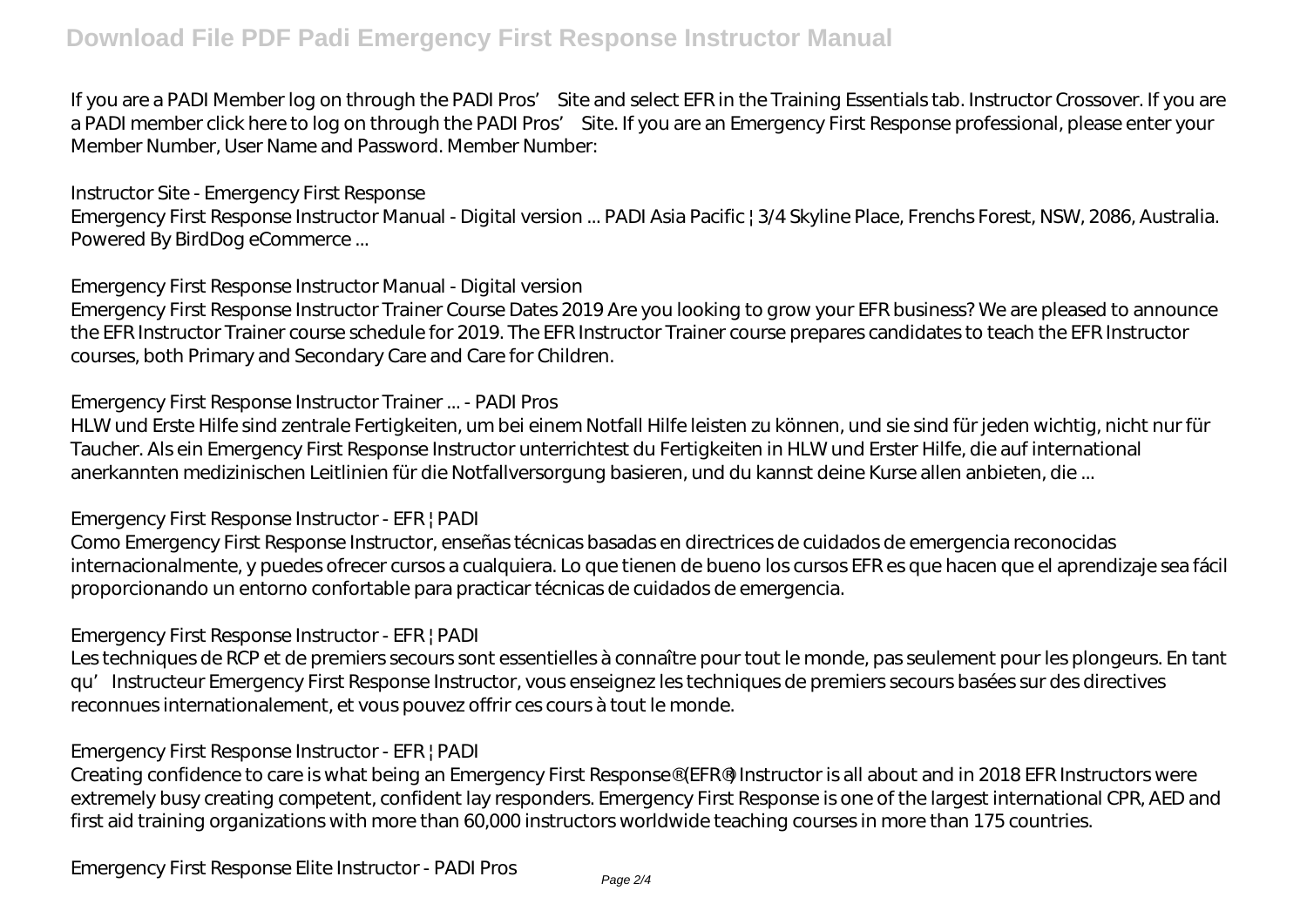Instructor Crossover If you are a PADI member click here to log on through the PADI Pros' Site. If you are an Emergency First Response professional, please enter your Member Number, User Name and Password.

Instructor Crossover - Emergency First Response

As an Emergency First Response Instructor, you can conduct Emergency First Response Primary (CPR) and Secondary Care (first aid) courses.

PADI Emergency First Response Instructor - Andark

PADI Course Director Preparatory Seminar and Emergency First Response Instructor Trainer Programme. If becoming a PADI Course Director is one of your career goals, you should plan to attend the PADI Course Director Preparatory Seminar in Bang Na, Bangkok, from the 7 to 10 October 2020. The seminar workshops will be conducted by members of the PADI Asia Pacific Instructor Development team.

PADI Course Director Preparatory Seminar and Emergency ...

As an Emergency First Response Instructor Trainer you'll have the opportunity to expand your passion of teaching and increase your income by training others to become Emergency First Response Instructors. To enter the EFR Instructor Trainer course, you must: Be an active EFR Primary and Secondary Care and Care for Children Instructor.

#### Instructor Trainer Course - Emergency First Response

PADI Open Water Diver; PADI Advanced Open Water Diver; Emergency First Response; PADI Rescue Diver; PADI Specialty Courses; PADI Pros; PADI RTO; PADI Freediver; Tec Rec Programs; Digital Products. Open Water Diver; Advanced Open Water Diver; Divemaster Training; Emergency First Response - eLearning; Enriched Air Diver; Freediver; Instructor ...

#### Emergency First Response - eLearning

PADI Emergency First Response Instructor PADI EFR, CPR, and first aid are important skills that are in high demand. As a PADI EFR Instructor, you can teach these skills to anyone.

Emergency First Response Instructor (EFRI) | Divewise ...

In order to enroll in the Emergency First Aid Instructor Trainer Course you must meet the following requirements: You must have successfully completed a sanctioned course in adult and child/infant CPR and basic first aid within the past 24 months. You must be at least 18 years old

Emergency First Response Instructor at Underwater Vision ...

Emergency First Response is a PADI affiliate that specialises in teaching these lifesaving skills. Additionally, the skills taught in this course are for anyone, not just divers. Emergency First Response training is all about learning serious medical emergency response skills in an